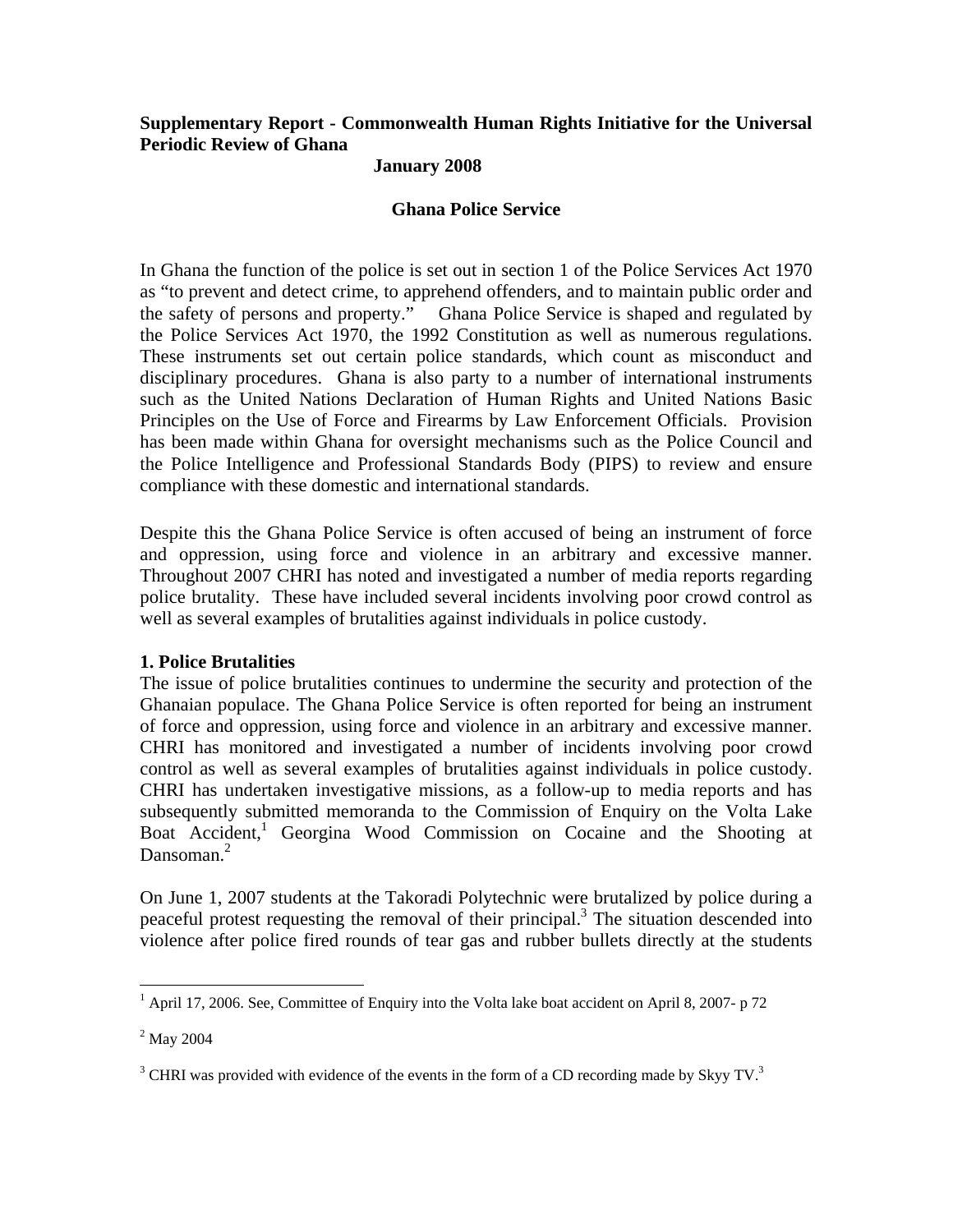prompting some students to throw stones. The situation soon escalated and the police fired rounds of teargas and rubber bullets. Some students were chased into their homes where they were beaten. Some of the students reacted in self-defence by throwing stones etc. Police responded by chasing and brutalising the students and residents in the neighbourhood, using gun butts and batons, arresting indiscriminately and causing several victims to sustain severe injuries. A total of 69 people were arrested (65 plus 4 Ghana National Union of Polytechnic Students (GNUPS) Executives). Eric Kotoko, one of the students, had injuries in his back/shoulder from a rubber bullet fired at him during the morning's protest. He was arrested and denied medical help.

CHRI interviewed Clement Nabaro, Takoradi Polytechnic Student,<sup>4</sup> who stated that he was arrested on his way to campus to retrieve his bike. During the arrest Clement was treated quite brutally: he was hit by a policeman with a fist and the back of a gun. He was not allowed to give any statement. He was given no opportunity to explain to the policemen that he was simply going to campus to collect his bike. He was subsequently taken to a police station in Sekondi. Upon arrival, he was asked to write down his name and address. He was not asked to write a statement. Before he was put in a cell with approximately 22 others, he was forced to remove all his clothes (they were allowed to keep their underpants on if they were wearing them) and belongings and he further beaten by the police. During his time in the cell, he was not informed of the reasons for his arrest and he was not given access to a lawyer. He was not allowed to make a phone call or write a statement. It was not until he reached the court premises, with 60 others, that he learned that he had been charged with destruction of public property and causing a public disturbance. Only one student was represented by a lawyer at this time. Clement and several others were subsequently released on bail on June 4, 2007 granted to 30 million that everyone had to pay.

CHRI also interviewed Michael Oppong, GNUPS Finance Officer;<sup>5</sup> he was on his way escorting one of the injured students to hospital and two others. Michael stated that when they were arrested, they tried to ask why they were being arrested but they were ordered not to talk and were pushed into the police vehicle. Michael asked if he could make a phone call to tell the GNUPS Executives what was happening but he was refused. In addition, Michael informed the police that the student needed medical treatment and should be allowed to go to hospital but they refused to let the student go/provide him with medical treatment at the police station. Michael and the three students were taken to Central Police Station in Sekondi. They were not told what they were charged with or informed of their right to have access to a lawyer. Michael alleges that approximately 7- 8 students were arrested on Thursday night. They were all put in the same prison cell. He stated that Eric Kotoko/GNUPS arranged for a lawyer to represent Michael at the hearing.

<sup>4</sup> Meeting took place on September 4, 2007

<sup>5</sup> Meeting held on August 6, 2007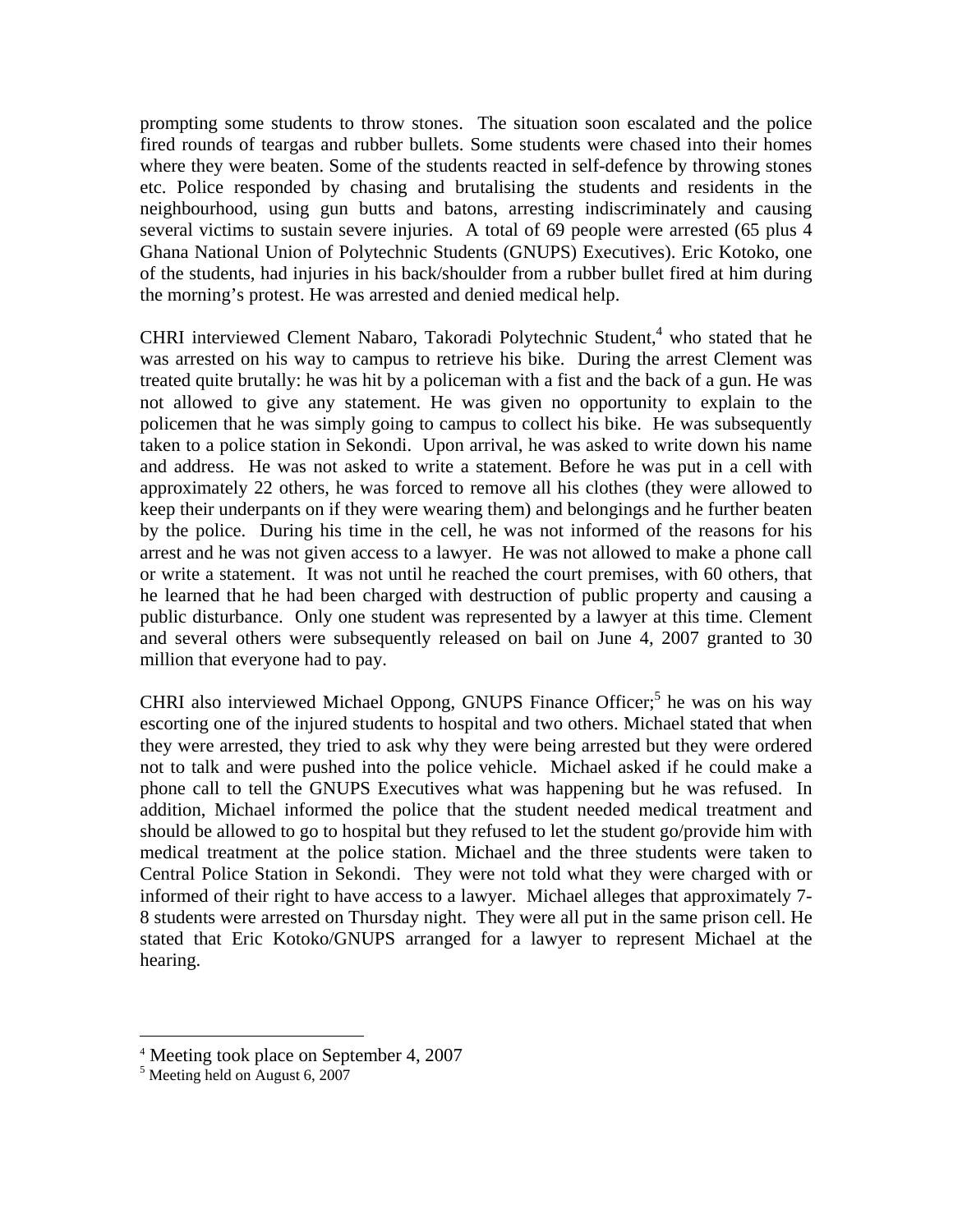During the same month of June, Metro TV reported an incident involving 40 students from Jayee Institute who were returning from a football match in a hired bus. Police stopped the bus and accused the driver of insecure driving. When the sports secretary tried to intervene he was accused of disrespecting the police and was hit in his chest with gun buts, beaten and pulled to the car by his scrotum.<sup>6</sup>

A further attack involving young people occurred during the lifting of the ban on drumming and dancing at Ga Mashie. A protest by a group of youths regarding the details of the ceremony resulted in them charging at the police. The police responded with tear gas, rubber bullets and stones. The incident resulted in several injuries and the death of one woman. Subsequent interviews of victims and witnesses by CHRI revealed that police conduct fell short of that required by human rights standards.<sup>7</sup>

As well as police force against students there have also been reports of violence in connection with cheiftancy disputes. Installation of chiefs and the tension that may surround them is an issue with its roots in Ghana's traditional past. It therefore requires a sensitive and neutral role for the police so that they play a constructive part in ensuring that the process can be a peaceful one.

This proved not to be the case on  $1<sup>st</sup>$  November 2007 when police violence broke out in Anloga surrounding the contested installation of a chief. The police were sent ostensibly to ensure peace during the installation which had divided people in the area; however violence broke out prompting the police, who were armed with AK47s, to shoot. The result was injury and the death of two civilians who were not involved in the protest. During the incident a policeman was kidnapped and later found dead. The police retaliated by arresting and brutalising the inhabitants of the village, including women and children. In the random exercise, the police went house to house, breaking into peoples' homes vandalising property and arresting any male youth in sight; brutally beating them up with batons and gun butts and causing them to sustain severe injuries. In total 94 people were reported to have been arrested and detained at police stations causing in overcrowding in police cells and the collapse of two inmates who were sent to Keta Hospital. Two individuals died in detention due to the severity of the beatings they received bringing the total death toll to five. $8$  CHRI interviewed Major Woanya, Assemblyman for Lashibi Electoral Area, and also  $2<sup>nd</sup>$  Vice Chairman, Volta Regional NPP who reported that the police had manhandled the residents who were less concerned about the incident. He stated that the chieftaincy dispute is a private affair for which only a few disgruntled people were involved. However, that the police instead are entering

<sup>&</sup>lt;sup>6</sup> Ghana Police Accountability Project Half Yearly Report – January to June 2007

<sup>&</sup>lt;sup>7</sup> Ghana Police Accountability Project Half Yearly Report – January to June 2007

<sup>8</sup> During the incident, 5 individuals including; Israel Ahadzi, Mama Senyo, Menco Tugba, Israel Cobbah Amenumeh and Constable Moses Deba, lost their lives. Daily Graphic, Tuesday November 6, 2007; Daily Guide, Tuesday November 6, 2007Daily Guide, Friday November 2, 2007; Daily Guide, Monday November 5, 2007; The Ghanaian Times, Thursday November 8 2007; The Ghanaian Times, Friday November 9, 2007; Public Agenda, Friday November 9, 2007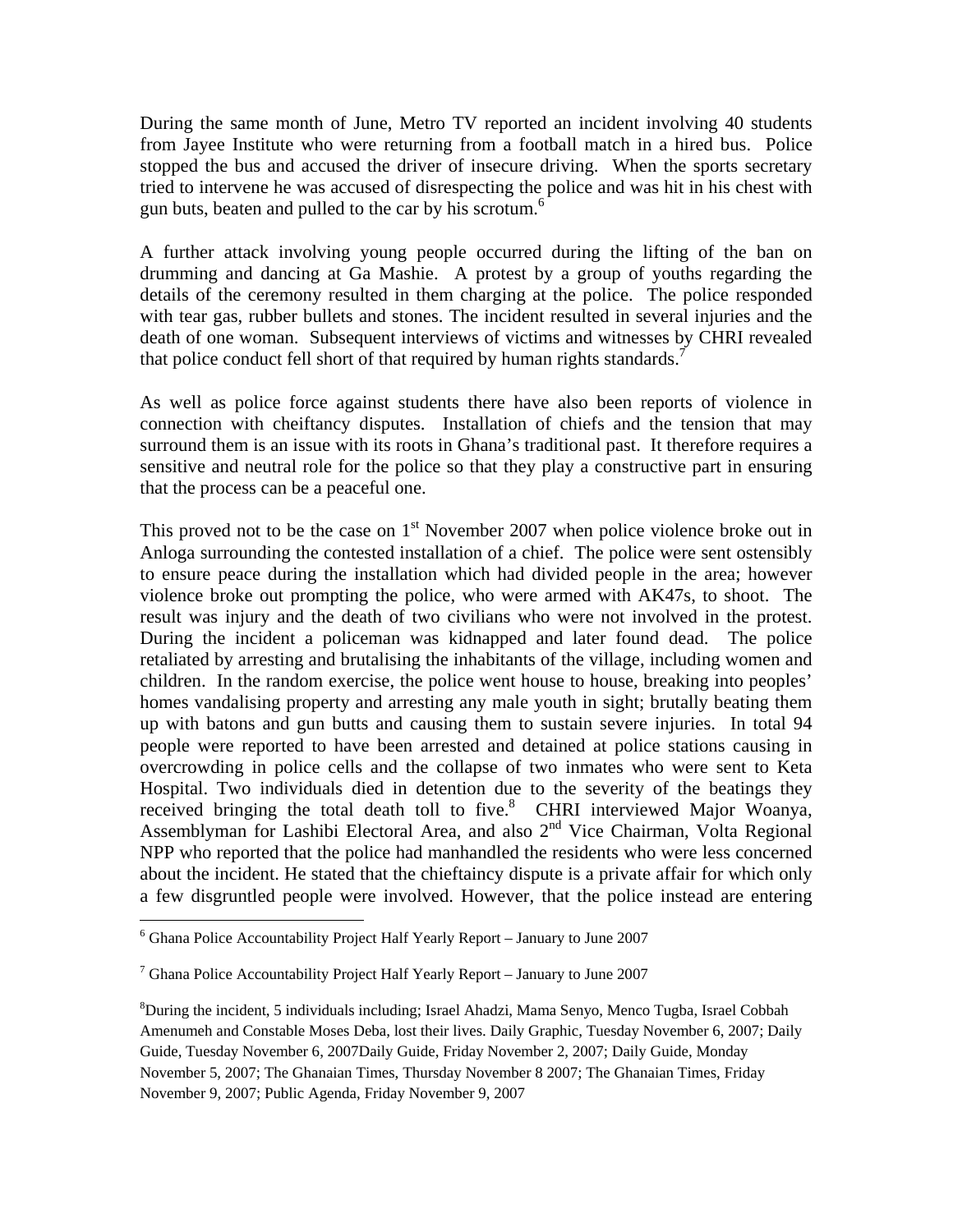peoples' homes and jumping on fences, breaking doors and arresting anyone deemed to be protesting the installment ceremony. Several properties including personal effects were destroyed in the process. He stated that the police have embarked on an intimidating campaign, asking people to hop around and beating them up in case they protest. He also mentioned an example of how the police had ordered one of the residents to sleep on the dead policeman's corpse also making remarks such as, 'we will roast this corpse for you to eat.' Two head teachers also reported that they were manhandled by the police. Five policemen and two soldiers went into the house of the husband of the deceased woman and pointed the guns at him and asked him who was in the house. They bypassed him and searched the rooms in the house. The gun was still pointed at him whilst the house was searched the house.

This episode demonstrated the abuse of police power in favour of the interests of a single section of the community rather than serving the interests of the community as a whole. The neutrality of the police has been questioned in a number of media articles<sup>9</sup>, the assertion being that the police used excessive force on behalf of those in favour of the installation in order to oppress the opposition.

# **Individual Cases**

Examples of police brutality are not restricted to situations involving a large group. There have also been multiple reports of police violence against individuals both prior to arrest and whilst in custody.

On 17 August 2007 Richard Salu was arrested following a discussion on a trotro (public transport) criticising the government. A policeman travelling in civilian clothes objected to the discussion and arranged for Richard to be forcibly removed from the trotro by police officers at Achimota Police Station. He was not informed of the reason for his arrest or asked to make a statement until the following day. He was slapped, beaten until he was unconscious and forcibly stripped by a group of 5 officers, including a female officer who reportedly grabbed his testicles. When a friend came to bail him the request was initially refused and only granted following intervention by higher authorities. Following his eventual release the next evening no charges were brought.

In November 2007 the Daily Guide reported on the tendency of a joint Police and Military patrol team checking for illegal activity in the Tema Municipality, to brutalise commercial drivers for no apparent reason. This included Ekow Ebenezer who was slapped severely, stripped and beaten after his vehicle was stopped. Following the attack the police left him without saying anything more $^{10}$ .

<sup>&</sup>lt;sup>9</sup>The Ghanaian Times, Monday November 5, 2007; The True Independent, Tueasday November 6, 2007; Daily Graphic, Monday November 26, 2007

<sup>&</sup>lt;sup>10</sup> Daily Guide, Tuesday November 20, 2007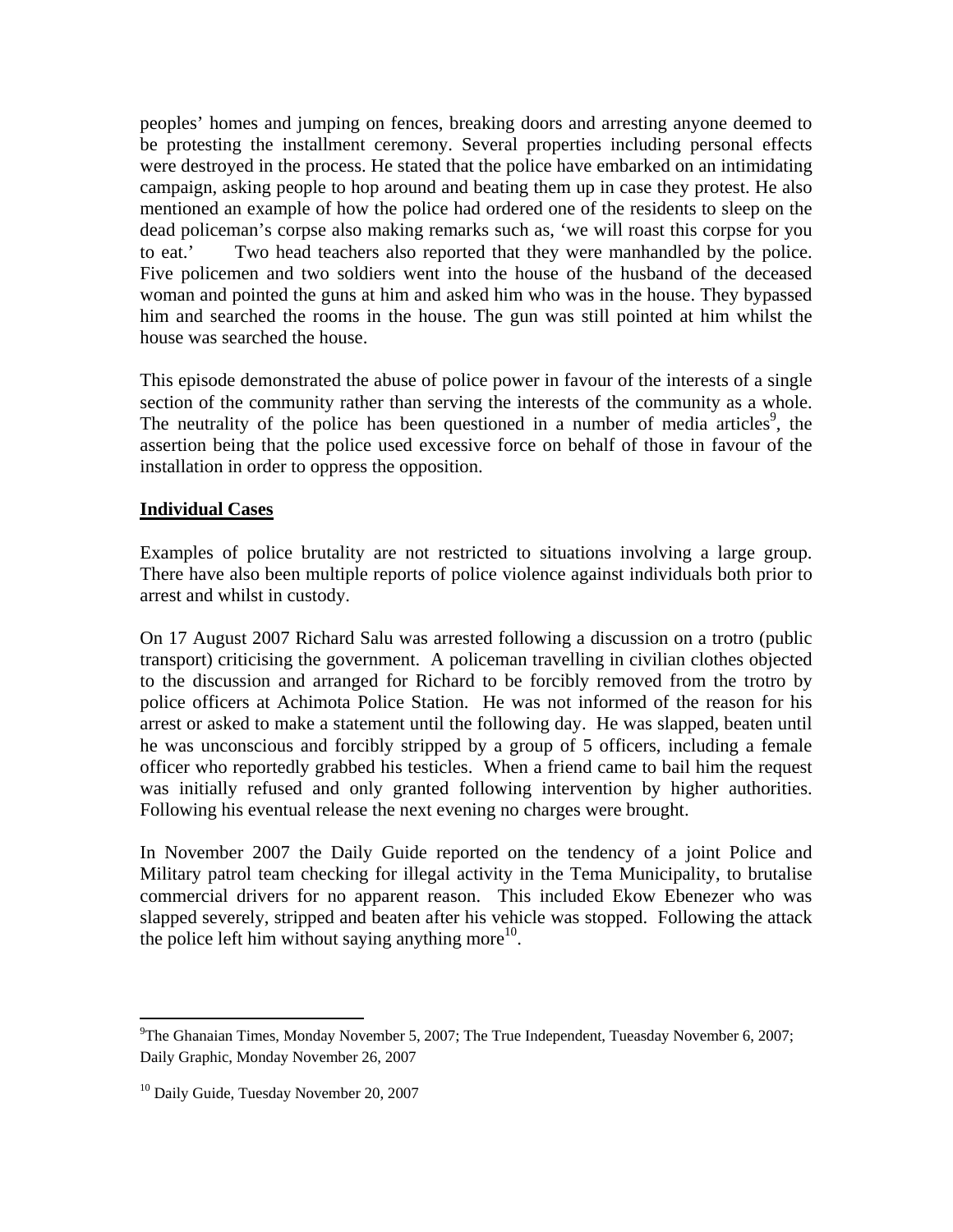During the same month The Chronicle reported on the brutalizing of Mr Elias Agbana by police at Kpedze. Following his arrest Mr. Agbana's hands were handcuffed and his legs chained. On some occasions he was brought from his cell and chained against the wall in full view of the public. Despite having both his hands and feet chained the suspect was still given kenkey to eat. He was not granted bail until the third day and his case was not processed through the court. $^{11}$ 

Similar treatment was evident in the case of Johnson Nipala, an individual who suffers from a psychiatric disorder resulting in erratic behaviour. In June 2007 he was arrested and beaten by police patrolmen who suspected him of being an armed robber due to his unconventional behaviour. After being slapped, pushed to the ground, kicked and dragged to the car he was taken to Mile 7 Police Station and locked in a cell with 30 others. His cellmates in an attempt to protest sharing the cell with him beat him up. The police in response, decided to chain Johnson to a pole outside the station on grounds that they had nowhere to take him. He spent a total of 17 days chained to the pole in all weather conditions, unable to sit down, his only source of food being that which his family fed him. At no point was he told of his right to see a lawyer or of any evidence against him. His family were told that there was no point in applying for bail.

Police brutality has resulted not only in the injury of civilians but also the death of several. This includes the death of Saviour Gidiglio allegedly whilst in police custody. Gidiglio had been arrested in relation to a civil claim and held at the Ashaiman police cells. His cellmates and family assert that he died in his cell at the police station although the police dispute this, claiming he died whilst in hospital. In December 2007 The Statesmen reported on the confirmation by independent autopsy later confirmed that Saviour had been beaten to death<sup>12</sup>. The independent autopsy that ascertained the cause of death was finally obtained after initial police resistance and insistence that the autopsy be carried out at the police hospital, despite the fact that the police were an interested party $^{13}$ .

Meanwhile on November 30, 2007 the Daily Graphic reported on the death of a suspected illegal timber operator as the result of a police bullet. Constable Aryee was on guard duty at a construction company when he signalled a driver to stop. When he did not, the policeman opened fire hitting and killing Yaw Agyen who was sitting on top. The policeman later returned his weapon to the police station and went into hiding without disclosing the incident. He has since been arrested and in December it was reported that he was facing a charge of murder.

#### **Conclusion**

<sup>&</sup>lt;sup>11</sup> The Chronicle, Thursday November 8, 2007

<sup>&</sup>lt;sup>12</sup> The Statesman, Monday December 10 2007

<sup>&</sup>lt;sup>13</sup> The Chronicle, Monday November 26, 2007, Daily Graphic, Thursday November 29, 2007.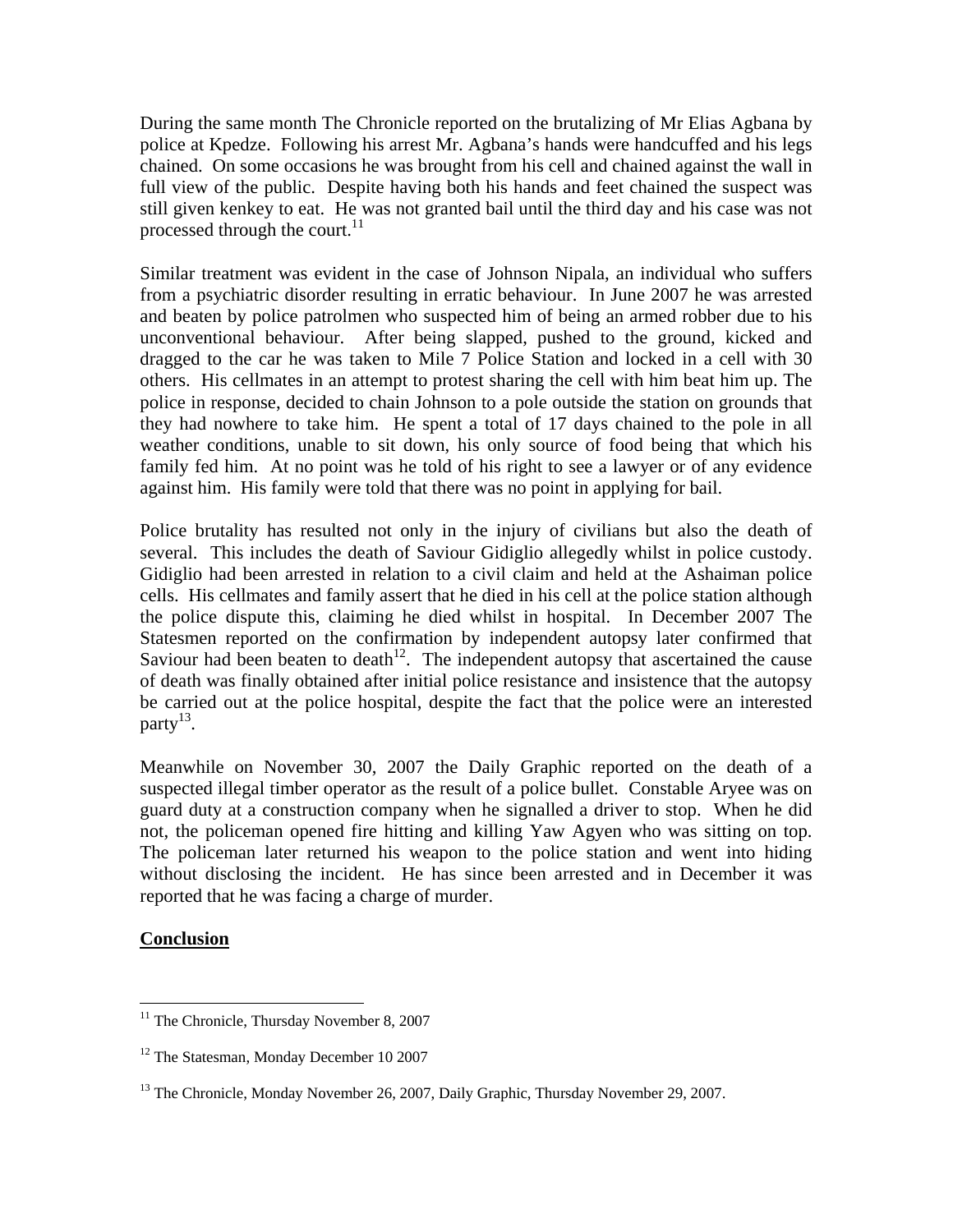The above examples demonstrate a use of excessive and unnecessary force far beyond acceptable boundaries and a total disregard for fundamental human rights. They demonstrate a mind-set of a colonial-era police force used as an instrument of oppression to protect the interests of a powerful minority. This fosters a situation where there is a lack of trust between police and public, preventing the cooperation and dual partnership needed for effective policing. This is demonstrated by reports of 'mob justice' such as the lynching of a hospital administrator in the Brong Ahafo region and the beating of a supposed thief in an Accra market<sup> $14$ </sup>.

To remedy this state of affairs the police service must be transformed into a democratic service accountable to the law whose role is to protect the rights, needs and safety of the community as a whole.

This requires clear rules about when and how it is permissible to use force, training in alternative methods of crowd or suspect control, increased communication and interaction between the police and the community and education emphasising the proper role of the police within society.

These steps will be ineffective however if there is not clear guarantees that the rules will be enforced. So far this year no prosecutions have been brought against the perpetrators of police brutalities, only dismissals. This is despite the fact that these actions amount to a breach of criminal law. A zero tolerance approach is essential if police members are to be effectively deterred and the community's confidence restored.

# **2. Forced Evictions**

Forced evictions have been a recent phenomenon in the Ghanaian community emerging in the latter part of 2006 and increasing throughout 2007. By arbitrarily forcing individuals to leave their homes the authorities have in the process violated several fundamental human rights set out in various human right agreements.<sup>15</sup> Moreover in all incidents, the pattern has revealed that the evictions are conducted by local government agencies aided by policemen using guns and sticks to intimidate residents into vacating the land. CHRI has similarly, monitored several of the reported evictions through factfinding missions whose results are detailed below;

In Digya National Park a forced eviction took place between March  $11<sup>th</sup> - 20<sup>th</sup>$  2006 when a team of eleven military men, one policeman and 15 wildlife division personnel went to evict the residents following a notice issued on February  $10<sup>th</sup>$  2006 to leave by February  $28<sup>th</sup>$  2006. An estimated number of 600 persons were displaced from their homes. Nine persons officially alleged mistreatment by the wildlife division personnel carrying out the

<sup>1</sup> <sup>14</sup> Daily Graphic, Saturday June 2, 2007

<sup>&</sup>lt;sup>15</sup> The most immediate human right that is breached is the individual's right to security. The right to housing- Article 11 (1) Covenant on Economic Social and Cultural Rights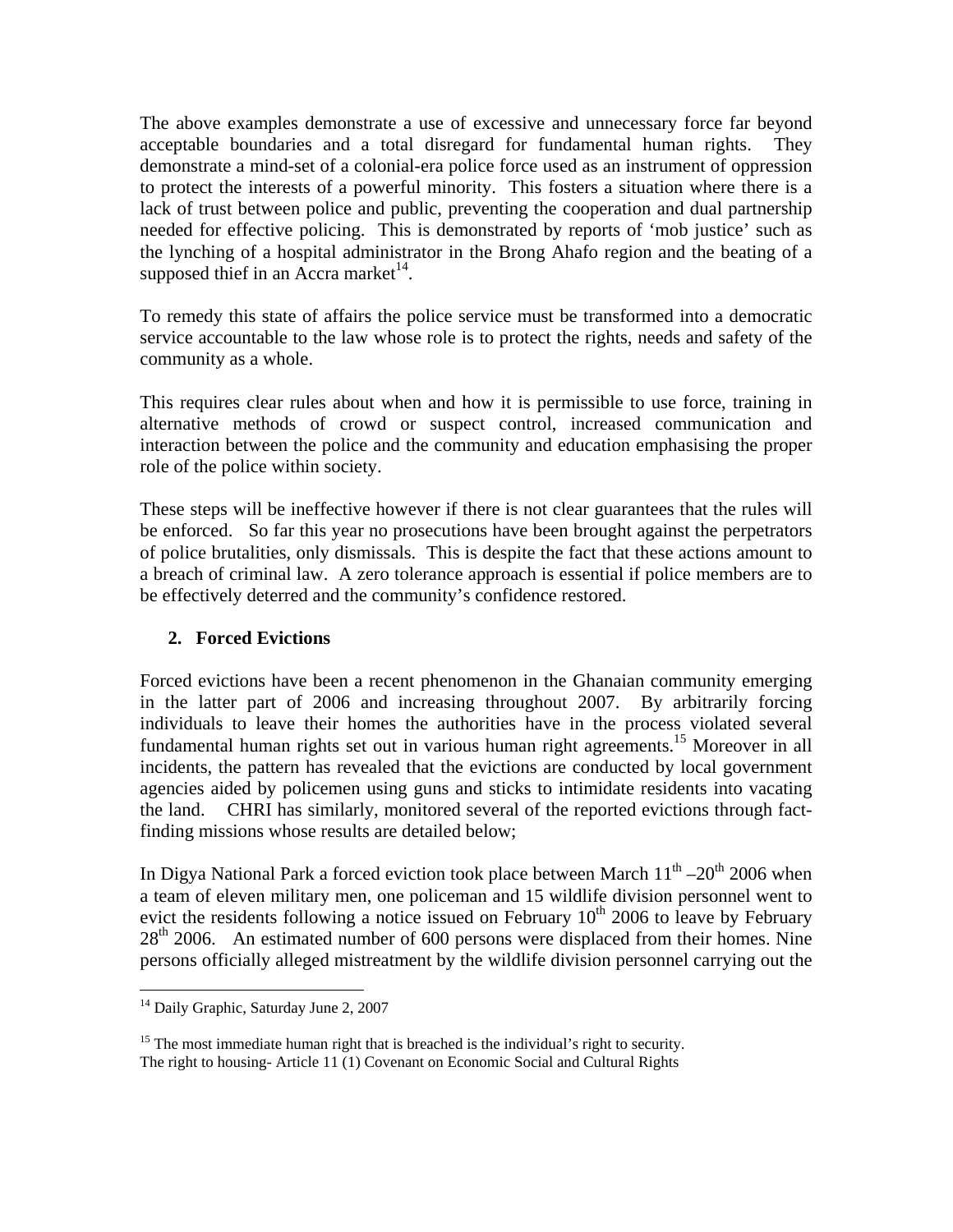evictions. Some residents were left on Manchere Island in Ghana without access to food, water, shelter or medical supplies. At least, 103 victims were placed at gun-point and forced onto a boat with a capacity for 64 persons, which hit a tree-stump and capsized killing an unknown number of people.<sup>16</sup> In 2007, the Government issued a white paper following recommendations of the Committee of Enquiry on the boat disaster but denied any responsibility for those who died. $17$ 

Another eviction occurred in the Sodom and Gomorrah in Kumasi. The Kumasi Metropolitan Assembly (KMA) with plans to conserve the area, originally a sewage treatment plant, served notice on the inhabitants on April 10, 2006. The inhabitants petitioned KMA, which agreed to stay the demolition. However on May 23, 2007, without further notice to the inhabitants, the demolition took place displacing an estimated number of 800-1000 persons who had dwelt on the land for as long as 10 years. CHRI visited the city on May 25, 2007 and interviewed 40 of the victims who reported injuries<sup>18</sup> and loss of possessions. KMA was only willing to meet the transport charges of the victims and nothing more.

On the June 10 2007 another eviction took place at Mallam. The eviction was carried out in response to damage caused by a flood which had killed 7 people. According to the majority of the victims no notice of the eviction was served. The Government justified the evictions on the ground that homes were built on the riverbank without building permits. Approximately 100 homes and businesses were destroyed.<sup>19</sup>.

Another eviction took place in Dambai on October  $9<sup>th</sup>$  2007 following disagreements between the local authorities and residents as to the compensation. The residents claimed that the compensation offered was negligible and could not build one room let alone an entire home. The matter was referred to court, which issued a temporary injunction. In spite of this, the district assembly went ahead to conduct the eviction at 1am on October  $9<sup>th</sup>$  2007 leaving approximately 200 people destitute, 2 dead and several others injured. The local authorities offered no relief assistance.

In all the reported incidents the displacement of the individuals was undertaken without recourse to alternative measures. In most instances those who are forcibly removed from their homes continue to live in the area even after the homes are demolished, living amongst the rubble and destruction that is left, sleeping under trees or in rooms without

 $16$  Only 10 were confirmed dead including 6 children.

<sup>&</sup>lt;sup>17</sup> Titled; 'Statement on the Report of the Committee of Enquiry into the April 8, 2006 Volta Lake Boat Disaster', August 2007

<sup>&</sup>lt;sup>18</sup> For instance a 9-months old baby who was hit on the mouth during the eviction.

<sup>&</sup>lt;sup>19</sup> On June 13<sup>th</sup> 2007, CHRI interviewed 28 victims representing a cross section of those affected only 7 of which claimed to have received any notice of the eviction the maximum of which being only 4 days. 26 interviewees stated they were given less than 10 minutes to evacuate under pressure from armed soldiers threatening them.